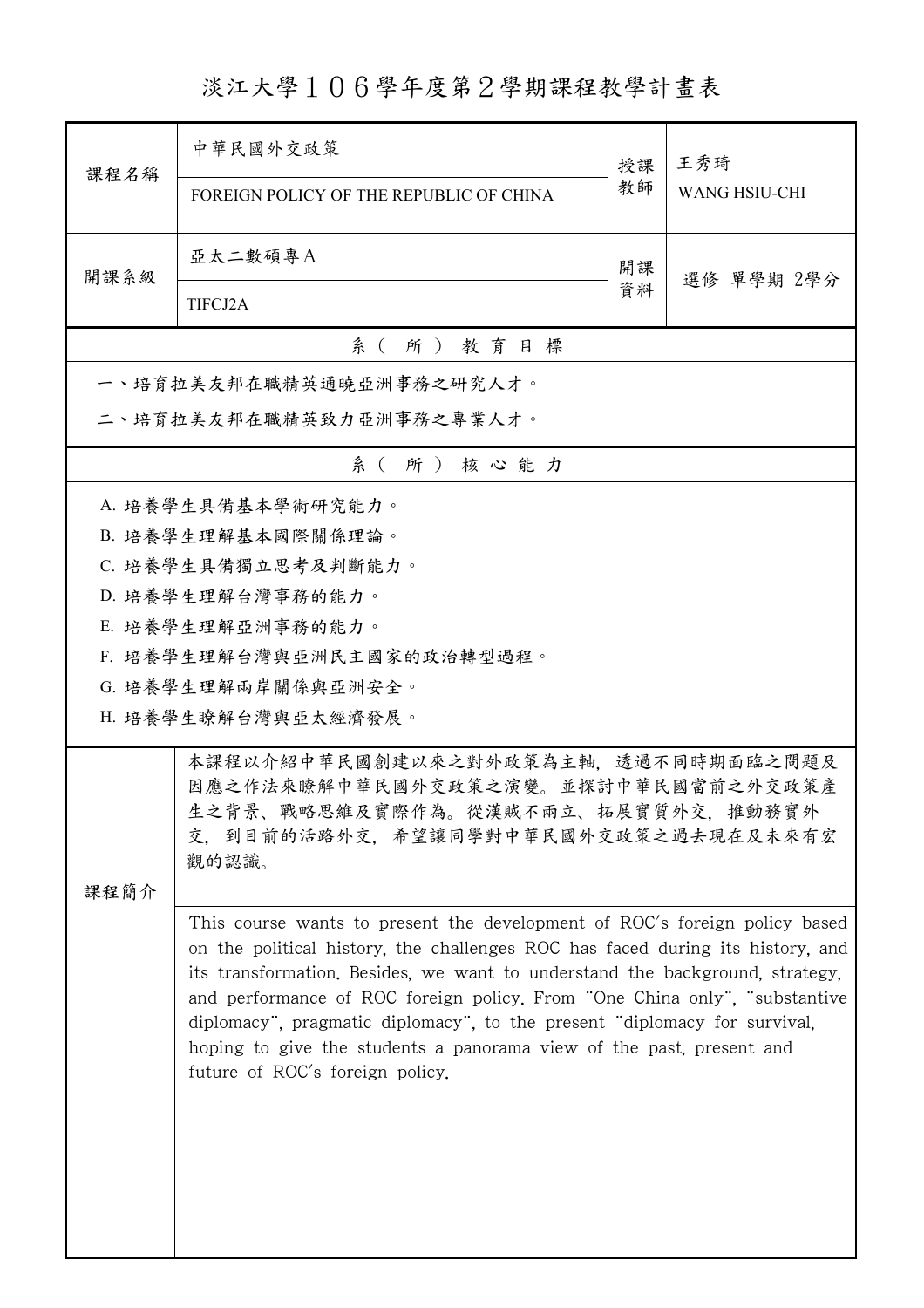本課程教學目標與目標層級、系(所)核心能力相關性 一、目標層級(選填): (一)「認知」(Cognitive 簡稱C)領域:C1 記憶、C2 瞭解、C3 應用、C4 分析、 C5 評鑑、C6 創造 (二)「技能」(Psychomotor 簡稱P)領域:P1 模仿、P2 機械反應、P3 獨立操作、 P4 聯結操作、P5 自動化、P6 創作 (三)「情意」(Affective 簡稱A)領域:A1 接受、A2 反應、A3 重視、A4 組織、 A5 內化、A6 實踐 二、教學目標與「目標層級」、「系(所)核心能力」之相關性:

 (一)請先將課程教學目標分別對應前述之「認知」、「技能」與「情意」的各目標層級, 惟單項教學目標僅能對應C、P、A其中一項。

 (二)若對應「目標層級」有1~6之多項時,僅填列最高層級即可(例如:認知「目標層級」 對應為C3、C5、C6項時,只需填列C6即可,技能與情意目標層級亦同)。

 (三)再依據所訂各項教學目標分別對應其「系(所)核心能力」。單項教學目標若對應 「系(所)核心能力」有多項時,則可填列多項「系(所)核心能力」。

(例如:「系(所)核心能力」可對應A、AD、BEF時,則均填列。)

| 序            |                                                                                                    | 教學目標(英文)                                                                                                                                                                                                                                                    | 相關性            |             |
|--------------|----------------------------------------------------------------------------------------------------|-------------------------------------------------------------------------------------------------------------------------------------------------------------------------------------------------------------------------------------------------------------|----------------|-------------|
| 號            | 教學目標(中文)                                                                                           |                                                                                                                                                                                                                                                             | 目標層級           | 系(所)核心能力    |
|              | 1 1.使同學了解中華民國建國後所經<br>歷之重大外交環境變遷<br>2.使同學認識中華民國外交政策之<br>背景、戰略思維及實際作為。<br>3.使同學對中華民國外交之未來有<br>宏觀的看法 | 1. Make students understand<br>the transformation of ROC<br>foreign policy<br>2.Let students know the<br>background, strategy and<br>performance of ROC foriegn<br>policy<br>3. Give students a panorama<br>view abourt the future of<br>ROC foreign policy | C <sub>4</sub> | <b>ABCE</b> |
|              |                                                                                                    | 教學目標之教學方法與評量方法                                                                                                                                                                                                                                              |                |             |
| 序<br>號       | 教學目標                                                                                               | 教學方法                                                                                                                                                                                                                                                        |                | 評量方法        |
| $\mathbf{1}$ | 1.使同學了解中華民國建國後所經<br>歷之重大外交環境變遷<br>2.使同學認識中華民國外交政策之<br>背景、戰略思維及實際作為。<br>3.使同學對中華民國外交之未來有<br>宏觀的看法   | 講述、討論                                                                                                                                                                                                                                                       | 報告、上課表現        |             |
|              |                                                                                                    |                                                                                                                                                                                                                                                             |                |             |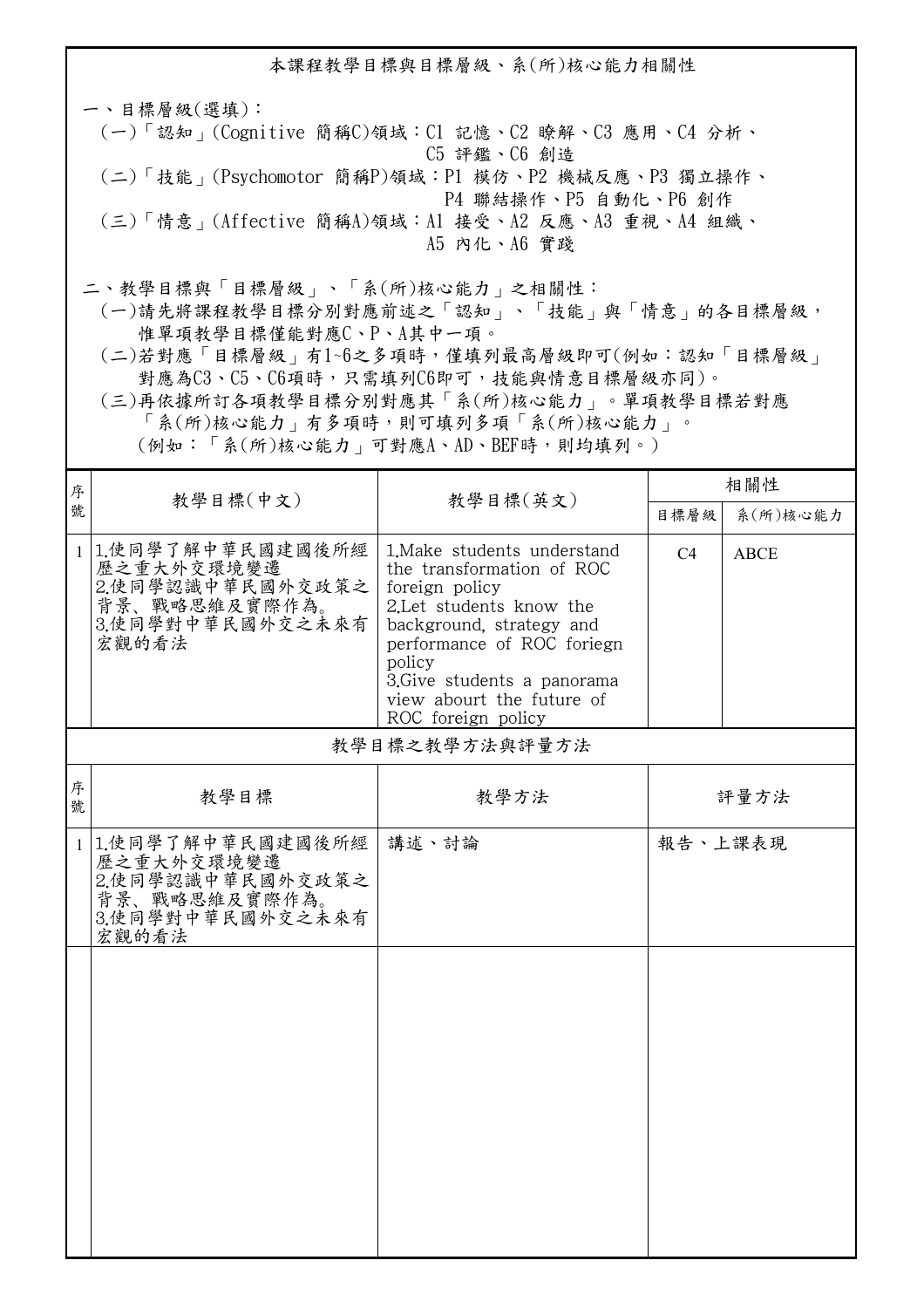| 本課程之設計與教學已融入本校校級基本素養        |                            |                                                                                    |                                                                                             |    |  |
|-----------------------------|----------------------------|------------------------------------------------------------------------------------|---------------------------------------------------------------------------------------------|----|--|
| 淡江大學校級基本素養                  |                            |                                                                                    | 內涵說明                                                                                        |    |  |
| 全球視野                        |                            |                                                                                    | 培養認識國際社會變遷的能力,以更寬廣的視野了解全球化<br>的發展。                                                          |    |  |
| 資訊運用                        |                            |                                                                                    | 熟悉資訊科技的發展與使用,並能收集、分析和妥適運用資<br>訊。                                                            |    |  |
| 洞悉未來                        |                            |                                                                                    | 瞭解自我發展、社會脈動和科技發展,以期具備建構未來願<br>景的能力。                                                         |    |  |
| 品德倫理                        |                            |                                                                                    | 了解為人處事之道,實踐同理心和關懷萬物,反省道德原則<br>的建構並解決道德爭議的難題。                                                |    |  |
| 獨立思考<br>$\langle \rangle$   |                            |                                                                                    | 鼓勵主動觀察和發掘問題,並培養邏輯推理與批判的思考能<br>力。                                                            |    |  |
| 樂活健康<br>$\langle \rangle$   |                            |                                                                                    | 注重身心靈和環境的和諧,建立正向健康的生活型態。                                                                    |    |  |
| 團隊合作<br>$\langle \ \rangle$ |                            |                                                                                    | 體察人我差異和增進溝通方法,培養資源整合與互相合作共<br>同學習解決問題的能力。                                                   |    |  |
|                             | 美學涵養                       |                                                                                    | 培養對美的事物之易感性,提升美學鑑賞、表達及創作能<br>力。                                                             |    |  |
|                             |                            |                                                                                    | 授課進度表                                                                                       |    |  |
| 週<br>欤                      | 日期起訖                       |                                                                                    | 内 容 (Subject/Topics)                                                                        | 備註 |  |
|                             | $107/02/26$ ~<br>107/03/04 | China                                                                              | A brief historical description of the Republic of                                           |    |  |
| $\overline{2}$              | $107/03/05$ ~<br>107/03/11 |                                                                                    | The Dilemma of Chinese foreign policy after the<br>establishment of the republic government |    |  |
| 3                           | $107/03/12$ ~<br>107/03/18 | invasion                                                                           | The choice of war or peace in front of the Japanese                                         |    |  |
|                             | $107/03/19$ ~<br>107/03/25 |                                                                                    | The Chinese civil war and the Sino-U.S. relationship                                        |    |  |
| 5                           | $107/03/26$ ~<br>107/04/01 | The theory of undetermined legal status of the<br>Republic of China                |                                                                                             |    |  |
| 6                           | $107/04/02$ ~<br>107/04/08 | The struggle of ROC in the United Nations for its<br>legal representation of China |                                                                                             |    |  |
|                             | $107/04/09$ ~<br>107/04/15 | The role of Japan in the international relations of<br>ROC                         |                                                                                             |    |  |
| 8                           | $107/04/16$ ~<br>107/04/22 | The turnover of European countries in their China<br>policy                        |                                                                                             |    |  |
| 9                           | $107/04/23$ ~<br>107/04/29 | The rupture of Sino-U.S. diplomatic relations in<br>1979                           |                                                                                             |    |  |
| 10                          | $107/04/30$ ~<br>107/05/06 | Subject discussion                                                                 |                                                                                             |    |  |
| 11                          | $107/05/07$ ~<br>107/05/13 | The Three Communiques and the Taiwan Relations<br>Act of United States             |                                                                                             |    |  |
|                             |                            |                                                                                    |                                                                                             |    |  |